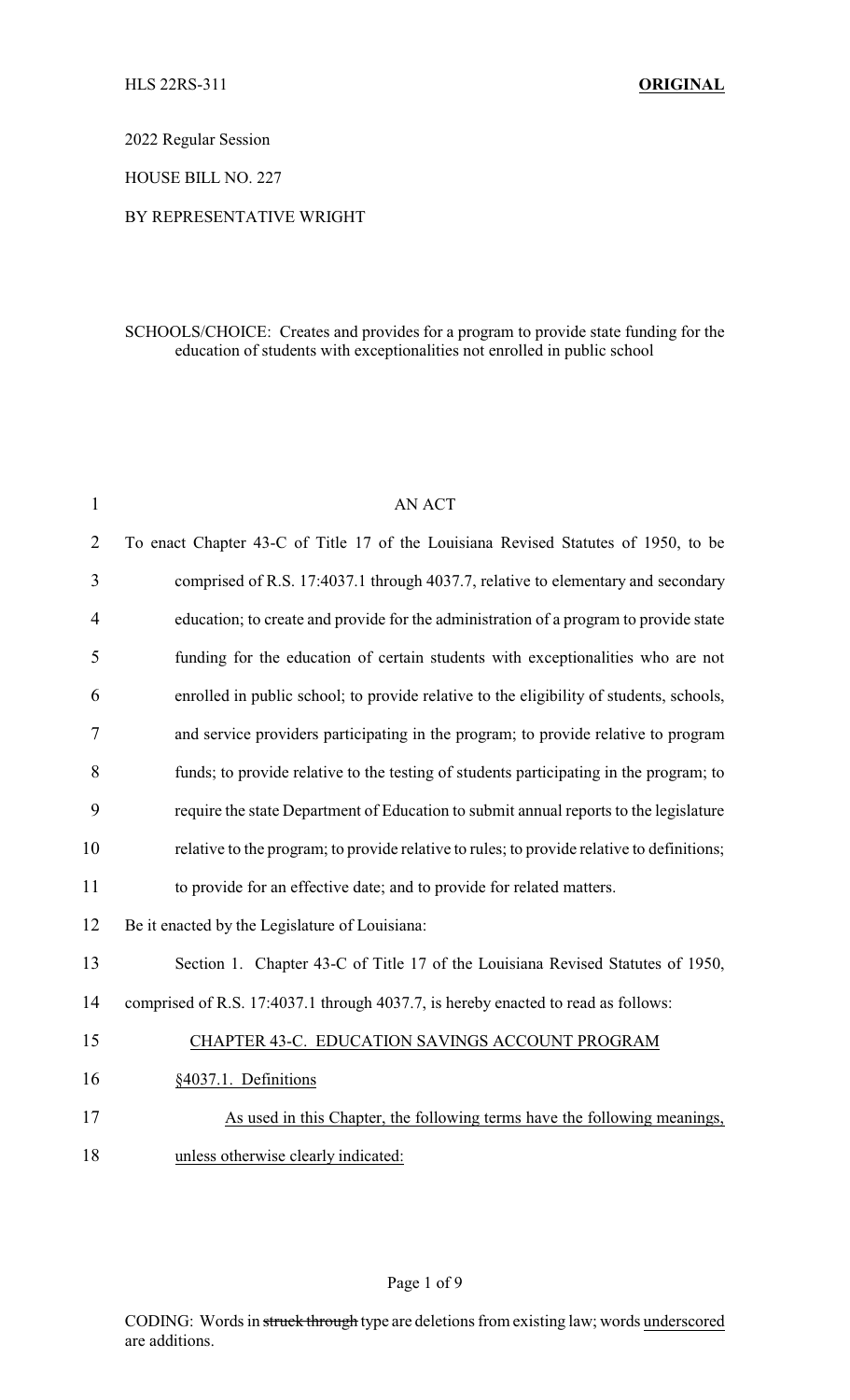| $\mathbf{1}$   | "Account" means an education account established pursuant to this<br>(1)            |  |
|----------------|-------------------------------------------------------------------------------------|--|
| $\overline{2}$ | Chapter and composed of state funds deposited on behalf of a student eligible to    |  |
| 3              | participate in the program.                                                         |  |
| 4              | (2) "Account funds" means the funds deposited into an account on behalf of          |  |
| 5              | a participating student.                                                            |  |
| 6              | (3) "Department" means the state Department of Education.                           |  |
| 7              | "Parent" means a parent, legal guardian, custodian, or other person or<br>(4)       |  |
| 8              | entity with legal authority to act on behalf of a student.                          |  |
| 9              | "Participating school" means a nonpublic school participating in the<br>(5)         |  |
| 10             | program pursuant to the requirements of this Chapter.                               |  |
| 11             | (6) "Participating student" means a student who has been determined to be           |  |
| 12             | eligible to participate in the program and for whom an account has been established |  |
| 13             | pursuant to this Chapter.                                                           |  |
| 14             | "Program" means the program created by this Chapter.<br>(7)                         |  |
| 15             | (8) "Qualified education expenses" means any of the following:                      |  |
| 16             | (a) Tuition, fees, and textbooks required by a participating school or service      |  |
| 17             | provider.                                                                           |  |
| 18             | Tutoring services provided by an educator with a valid Louisiana<br>(b)             |  |
| 19             | teaching certificate.                                                               |  |
| 20             | (c) Supplemental materials required by a course of study for a particular           |  |
| 21             | content area.                                                                       |  |
| 22             | Technological devices used to meet the student's educational needs,<br>(d)          |  |
| 23             | subject to approval by the department or a licensed physician.                      |  |
| 24             | "Resident school system" means the public school system in which the<br>(9)         |  |
| 25             | student would be enrolled based on his residence.                                   |  |
| 26             | (10) "Service provider" means a person or an entity other than a participating      |  |
| 27             | school that provides services that are covered as qualified education expenses.     |  |
| 28             | "State board" means the State Board of Elementary and Secondary<br>(11)             |  |
| 29             | Education.                                                                          |  |

Page 2 of 9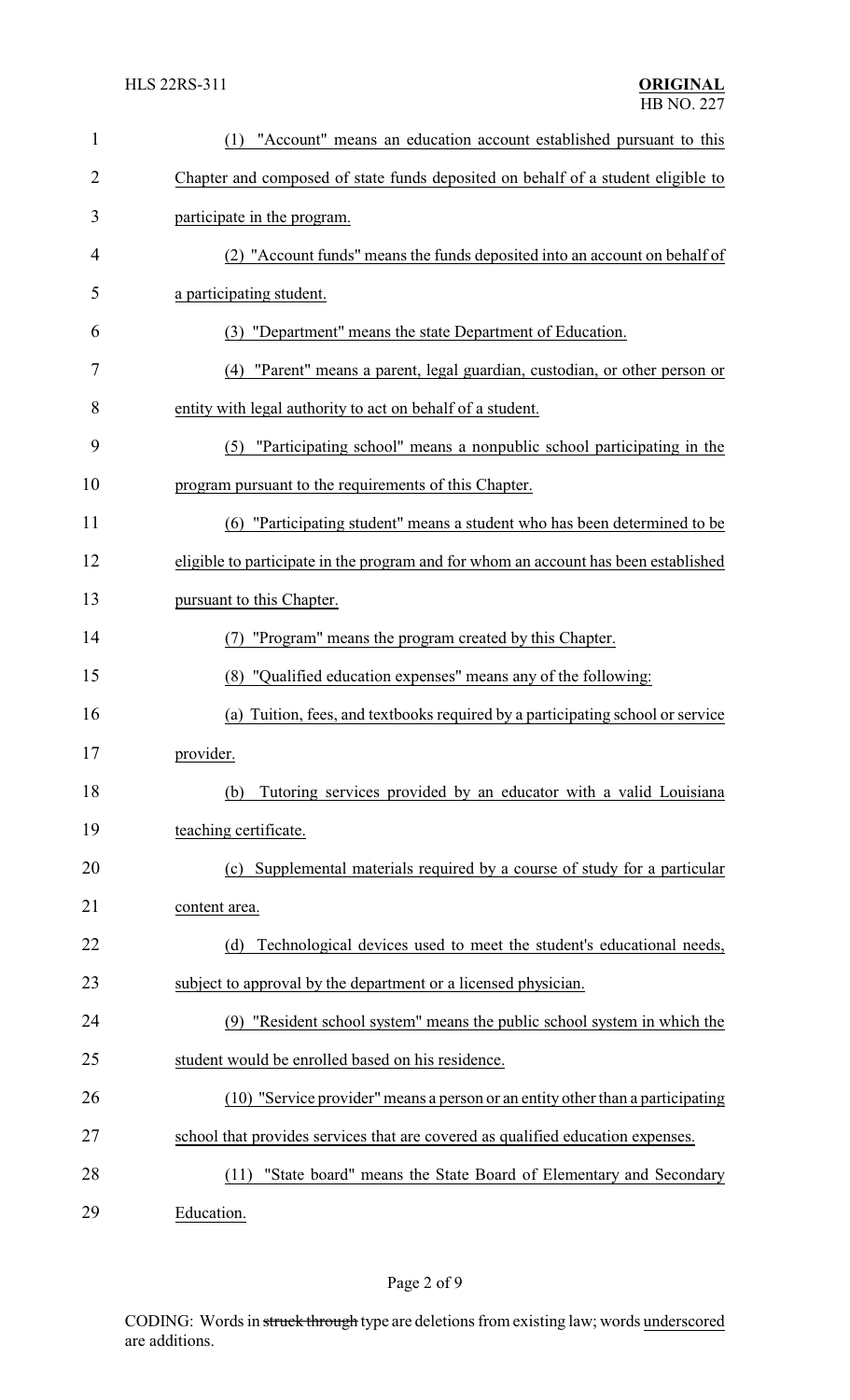| $\mathbf{1}$   | (12) "Student with an exceptionality" has the same meaning as that provided              |  |  |
|----------------|------------------------------------------------------------------------------------------|--|--|
| $\overline{2}$ | by R.S. 17:1942 except that a student who meets that definition solely because he is     |  |  |
| 3              | gifted or talented is not a student with an exceptionality for purposes of this Chapter. |  |  |
| 4              | §4037.2. Program creation and administration; powers and duties of the State Board       |  |  |
| 5              | of Elementary and Secondary Education and state Department of Education;                 |  |  |
| 6              | rules                                                                                    |  |  |
| 7              | The Education Savings Account Program is hereby created. The department                  |  |  |
| 8              | shall administer the program, and the state board shall adopt rules and regulations      |  |  |
| 9              | for the administration of the program which shall, at minimum, provide for the           |  |  |
| 10             | following:                                                                               |  |  |
| 11             | Determination of the eligibility of students, participating schools, and<br>(1)          |  |  |
| 12             | service providers, including standards that schools and service providers shall meet     |  |  |
| 13             | as conditions of participation in the program.                                           |  |  |
| 14             | (2) Audits of the program and accounts.                                                  |  |  |
| 15             | (3)<br>The authority of the department to deem any participating student                 |  |  |
| 16             | ineligible for the program and to refer a case involving the misuse of account funds     |  |  |
| 17             | to the attorney general for investigation.                                               |  |  |
| 18             | (4) The authority of the department to contract with a nonprofit organization            |  |  |
| 19             | for the administration of the program or parts of the program.                           |  |  |
| 20             | §4037.3. Account funds                                                                   |  |  |
| 21             | The department shall allocate to each account annually, from funds<br>А.                 |  |  |
| 22             | appropriated or otherwise made available for the program, an amount equal to the         |  |  |
| 23             | state's per-pupil allocation to the resident school system as provided in the minimum    |  |  |
| 24             | foundation program formula, considering all student characteristics.                     |  |  |
| 25             | B. The department shall develop a system for parents to direct account funds             |  |  |
| 26             | to participating schools and service providers by electronic funds transfer, automated   |  |  |
| 27             | clearing house transfer, the use of a debit card, or another system. The department      |  |  |
| 28             | may contract with a private financial management firm to manage the payment              |  |  |
| 29             | system.                                                                                  |  |  |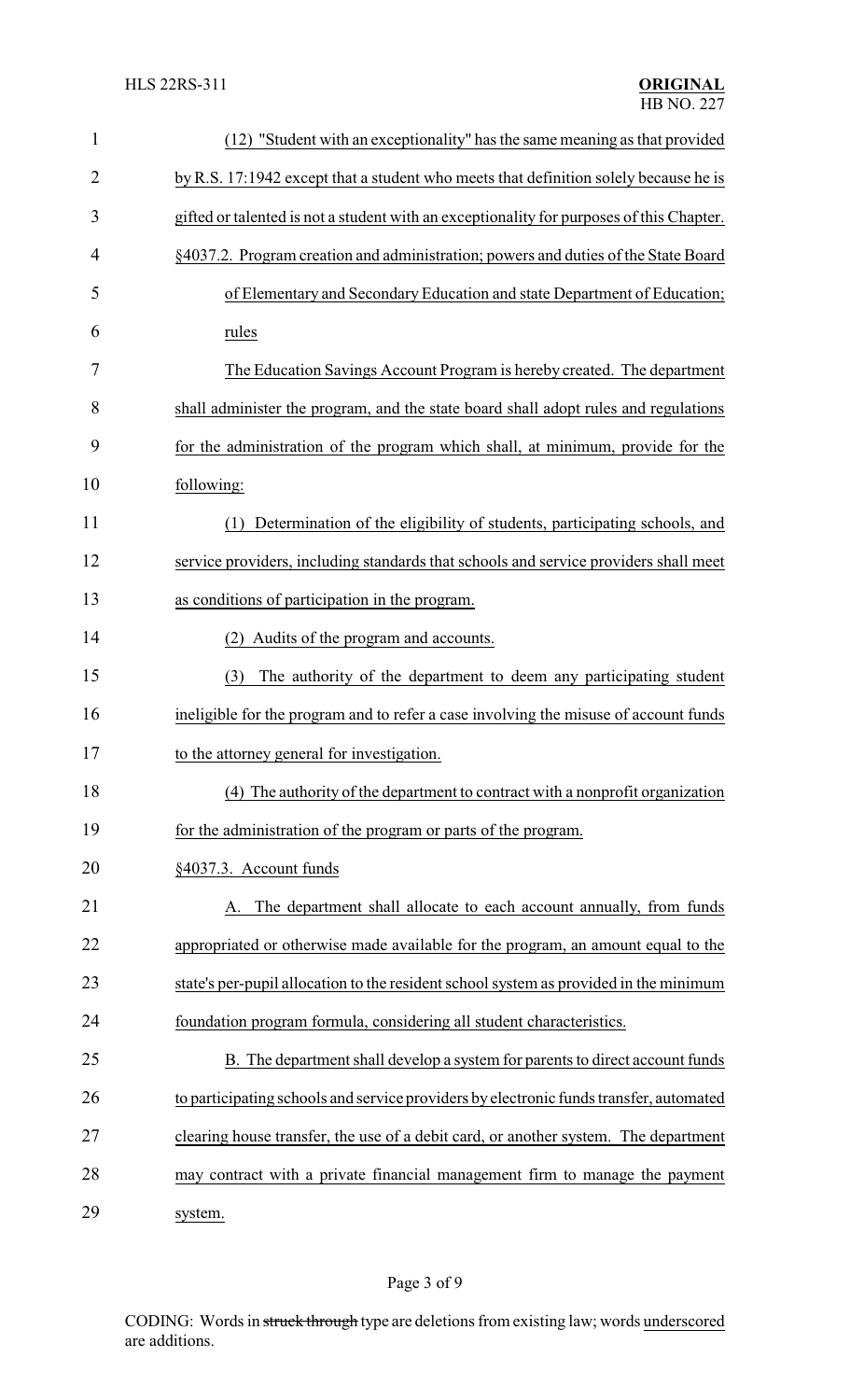| $\mathbf{1}$   | C.(1) Account funds shall be used only for qualified education expenses for             |  |  |
|----------------|-----------------------------------------------------------------------------------------|--|--|
| $\overline{2}$ | the participating student. Unused funds in an account, up to fifty percent of the total |  |  |
| 3              | funds deposited into the account for the current school year, shall be retained in the  |  |  |
| 4              | student's account for the following school year.                                        |  |  |
| 5              | (2) The account shall be closed and the funds in the account shall be returned          |  |  |
| 6              | to the state general fund if the student is determined to be no longer eligible, if an  |  |  |
| 7              | account has been inactive for two consecutive years, or if a parent fails to comply     |  |  |
| 8              | with the provisions of this Chapter or state board rules pertaining to the program.     |  |  |
| 9              | Account funds do not constitute taxable income of the parent of the<br>D.               |  |  |
| 10             | participating student and shall not be claimed as a credit, deduction, exemption, or    |  |  |
| 11             | rebate under Title 47 of the Louisiana Revised Statutes of 1950.                        |  |  |
| 12             | §4037.4. Student eligibility; initial and continuing                                    |  |  |
| 13             | A. A student is initially eligible for an account if he is eligible to enroll in        |  |  |
| 14             | kindergarten or was enrolled in a Louisiana public school during the previous school    |  |  |
| 15             | year and meets all of the following criteria:                                           |  |  |
| 16             | (1) He is a student with an exceptionality.                                             |  |  |
| 17             | (2) The student's parent submits an application for an account to the                   |  |  |
| 18             | department in accordance with program timelines.                                        |  |  |
| 19             | The student's parent signs an agreement promising all of the following:<br>(3)          |  |  |
| 20             | To provide an education for the participating student in at least the<br>(a)            |  |  |
| 21             | subjects of English language arts, mathematics, social studies, and science.            |  |  |
| 22             | (b) Not to enroll the student in a public school while participating in the             |  |  |
| 23             | program.                                                                                |  |  |
| 24             | To use account funds only for qualified education expenses of the<br>(c)                |  |  |
| 25             | participating student.                                                                  |  |  |
| 26             | (d) To comply with all program requirements.                                            |  |  |
| 27             | $B(1)$ The signed agreement pursuant to Paragraph $(A)(3)$ of this Section              |  |  |
| 28             | satisfies the compulsory school attendance requirements of R.S. 17:221.                 |  |  |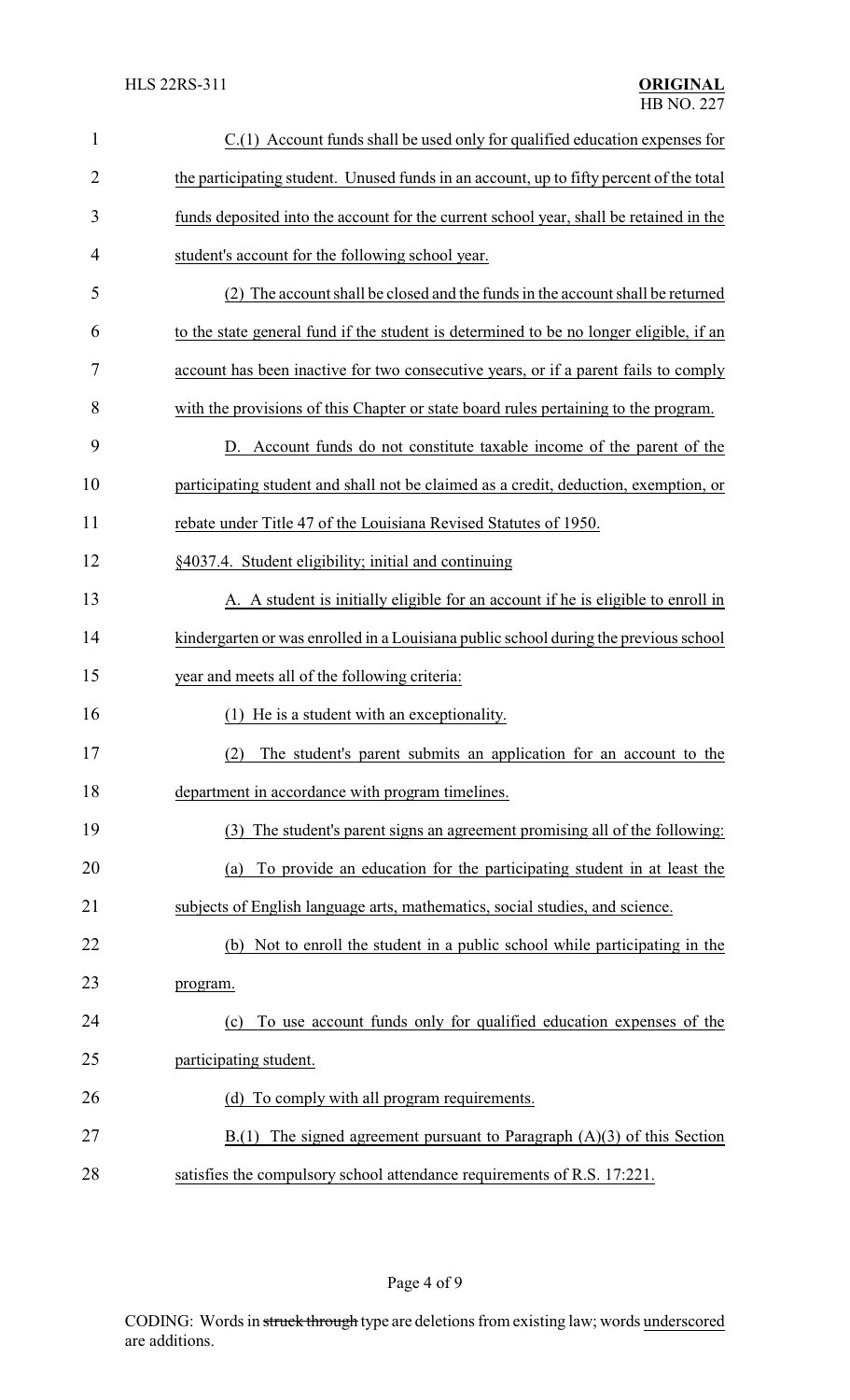| $\mathbf{1}$   | A participating student is eligible to continue to participate in the<br>(2)             |  |
|----------------|------------------------------------------------------------------------------------------|--|
| $\overline{2}$ | program until he enrolls in a public school, he receives a high school diploma or its    |  |
| 3              | equivalent, or his account is closed.                                                    |  |
| 4              | C. A participating student shall not participate in any of the following                 |  |
| 5              | concurrently with this program: the Course Choice Program, the Student                   |  |
| 6              | Scholarships for Educational Excellence Program, the School Choice Program for           |  |
| 7              | Certain Students with Exceptionalities, or the Tuition Donation Credit Program.          |  |
| 8              | §4037.5. Schools and service providers; eligibility; participation                       |  |
| 9              | A. To be eligible to participate in the program, a school shall meet all of the          |  |
| 10             | following criteria:                                                                      |  |
| 11             | (1) It has been approved by the state board pursuant to R.S. 17:11 and has               |  |
| 12             | been so approved for at least the school year prior to the school's participation in the |  |
| 13             | program.                                                                                 |  |
| 14             | (2) It is in compliance with the criteria set forth in Brumfield, et al. v. Dodd,        |  |
| 15             | et al., 425 F. Supp. 528 (E.D. La. 1977).                                                |  |
| 16             | (3)<br>It has existed and provided educational services to students with                 |  |
| 17             | exceptionalities for at least two years prior to participation in the program pursuant   |  |
| 18             | to an established program that includes instruction by teachers holding appropriate      |  |
| 19             | certification in special education or other appropriate education or training.           |  |
| 20             | (4) It meets any other eligibility criteria set by the state board in program            |  |
| 21             | rules.                                                                                   |  |
| 22             | B. The state board shall provide eligibility criteria for service providers in           |  |
| 23             | program rules.                                                                           |  |
| 24             | C. To be eligible to participate in the program, a school or service provider            |  |
| 25             | shall apply to the department to participate in the program and, if determined to be     |  |
| 26             | eligible, accept account funds for providing services covered as qualified education     |  |
| 27             | expenses.                                                                                |  |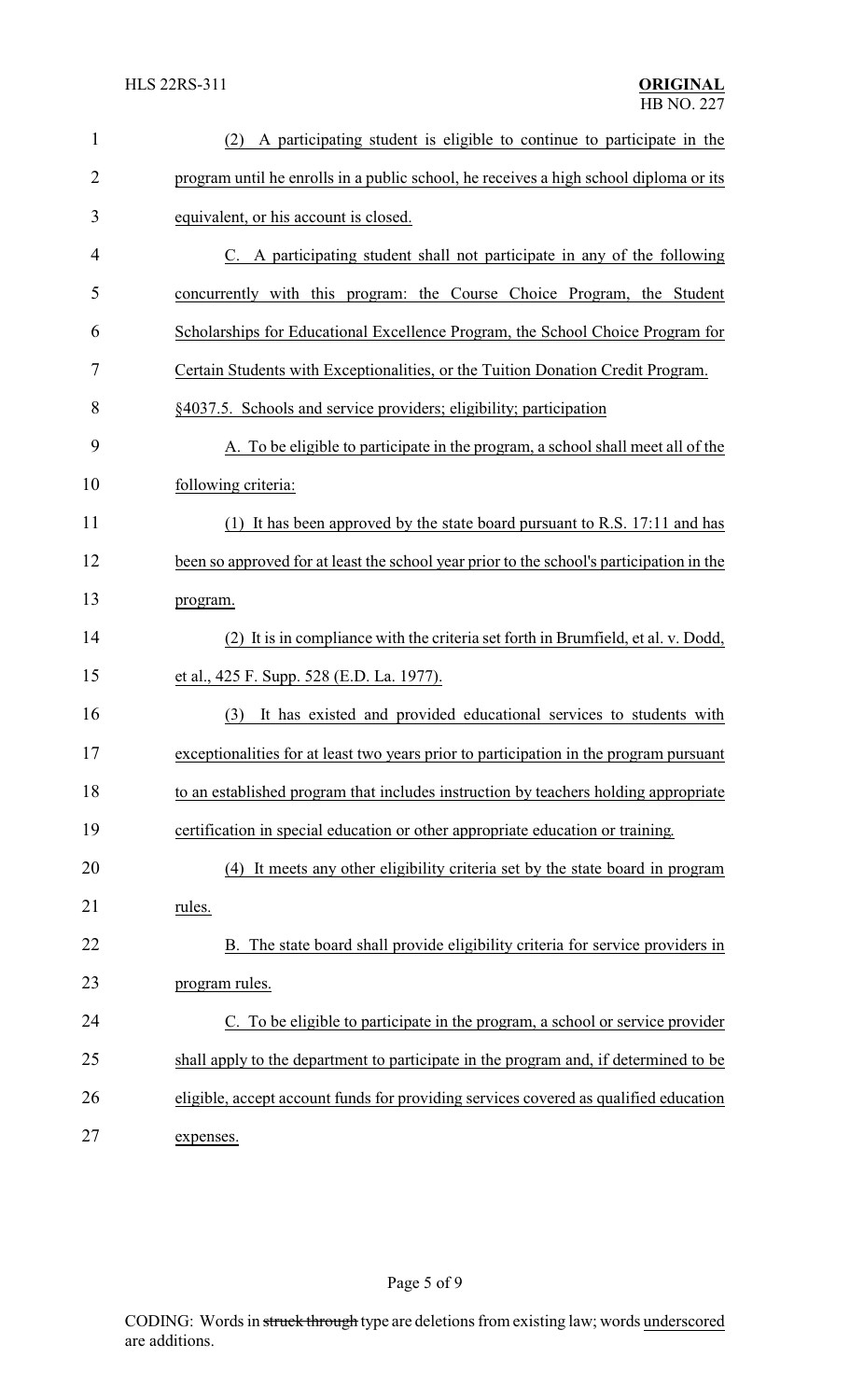| $\mathbf{1}$   | §4037.6. Testing                                                                              |  |
|----------------|-----------------------------------------------------------------------------------------------|--|
| $\overline{2}$ | A. A participating school shall ensure that each participating student is                     |  |
| 3              | administered all examinations required pursuant to the school and district                    |  |
| 4              | accountability system at the prescribed grade levels that the student would be                |  |
| 5              | administered if enrolled in public school and that the results of such examinations           |  |
| 6              | are provided to parents.                                                                      |  |
| 7              | B. The department shall develop a process for the annual administration of                    |  |
| 8              | a nationally norm-referenced test or a statewide assessment and the collection of             |  |
| 9              | results for a participating student not enrolled full time in a participating school if the   |  |
| 10             | student would take such tests or assessments if enrolled in public school.                    |  |
| 11             | $§4037.7.$ Reports                                                                            |  |
| 12             | Not later than April thirtieth of each year, the department shall submit a                    |  |
| 13             | written report to the House Committee on Education, the Senate Committee on                   |  |
| 14             | Education, and the Joint Legislative Committee on the Budget regarding the                    |  |
| 15             | implementation of the program. The report, at a minimum, shall include the                    |  |
| 16             | following information:                                                                        |  |
| 17             | (1)<br>The total number of students participating in the program.                             |  |
| 18             | (2) A list of all participating schools and service providers.                                |  |
| 19             | (3) The total student enrollment of each participating school, the number of                  |  |
| 20             | participating students enrolled in each school, and the percentage of the total               |  |
| 21             | enrollment of each school represented by program participants.                                |  |
| 22             | (4) Aggregate test result data for participating students.                                    |  |
| 23             | The percentage of funds used for each type of qualified education<br>(5)                      |  |
| 24             | expense.                                                                                      |  |
| 25             | (6) An analysis of the program's fiscal impact on the state and on local public               |  |
| 26             | school systems.                                                                               |  |
| 27             | Section 2. This Act shall become effective upon signature by the governor or, if not          |  |
| 28             | signed by the governor, upon expiration of the time for bills to become law without signature |  |
| 29             | by the governor, as provided by Article III, Section 18 of the Constitution of Louisiana. If  |  |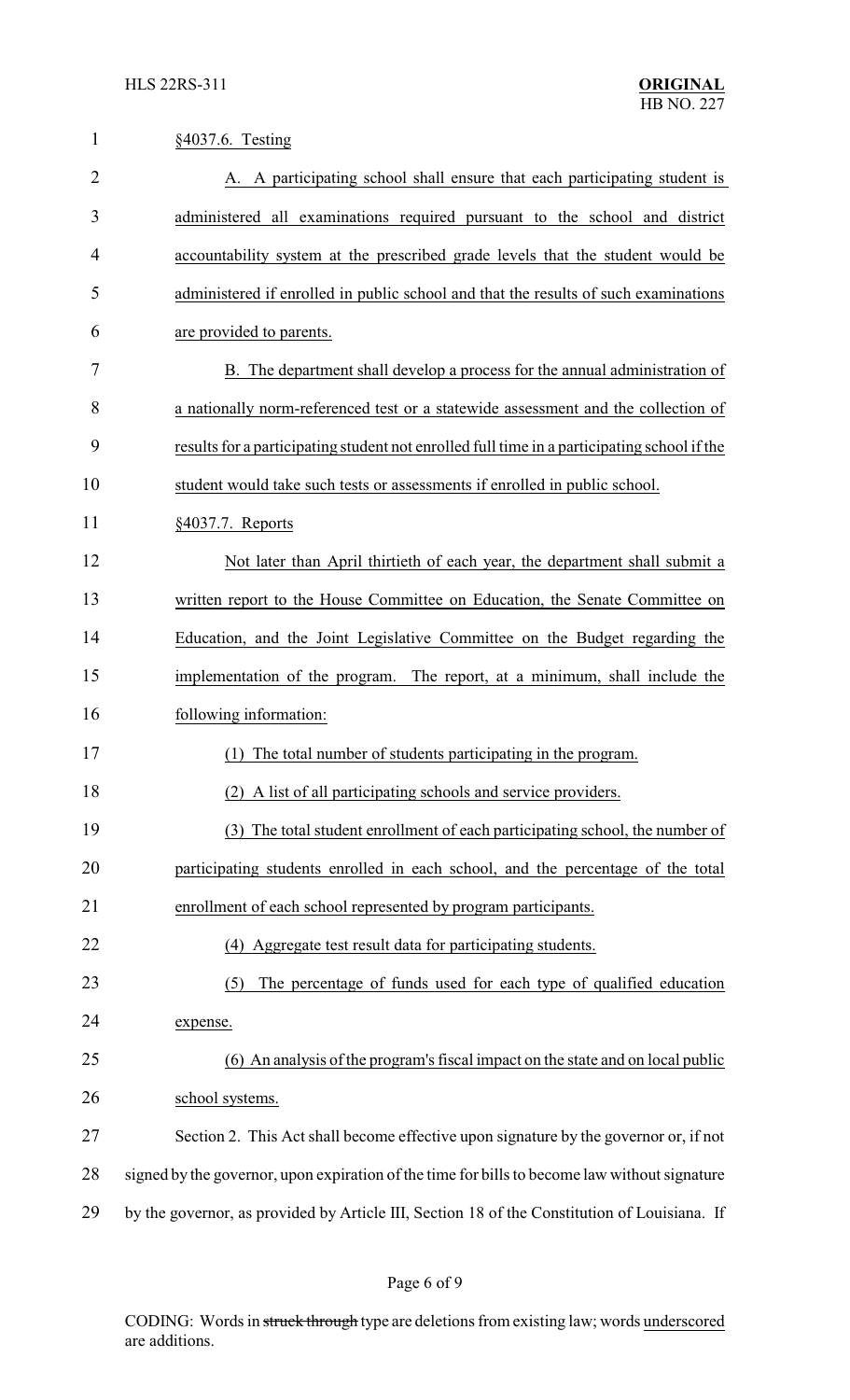- 1 vetoed by the governor and subsequently approved by the legislature, this Act shall become
- 2 effective on the day following such approval.

## **DIGEST**

The digest printed below was prepared by House Legislative Services. It constitutes no part of the legislative instrument. The keyword, one-liner, abstract, and digest do not constitute part of the law or proof or indicia of legislative intent. [R.S. 1:13(B) and 24:177(E)]

| HB 227 Original | 2022 Regular Session | Wright |
|-----------------|----------------------|--------|
|                 |                      |        |

Abstract: Creates and provides for the administration of a program for the purpose of providing state funding for qualified education expenses for students with exceptionalities in grades kindergarten through 12 who are not enrolled in a public school.

## **Education Savings Account (ESA) Program; creation and administration**

Proposed law creates the Education Savings Account (ESA) Program and provides for program administration by the state Dept. of Education (DOE) in accordance with State Board of Elementary and Secondary Education (BESE) rules which shall, at minimum, provide for:

- (1) Determination of eligibility of students, participating schools, and service providers.
- (2) Audits of the program and accounts.
- (3) DOE's authority to:
	- (a) Deem any participating student ineligible for the program and to refer cases of misuse of account funds to the attorney general for investigation.
	- (b) Contract with a nonprofit organization for the administration of the program or parts of the program.

#### **Funds**

Proposed law requires DOE to:

- (1) Allocate to each account annually, from funds appropriated or otherwise made available for the program, an amount equal to the state's per-pupil allocation as provided in the minimum foundation program (MFP) formula, considering all student characteristics.
- (2) Develop a system for parents to direct account funds to participating schools and service providers by electronic funds transfer, automated clearing house transfer, the use of a debit card, or another system.

Proposed law further provides as follows:

- (1) Limits authorized use of funds to qualified education expenses.
- (2) Unused funds in an account, up to 50% of the total funds deposited into the account for the current school year, shall remain in the account for the following school year.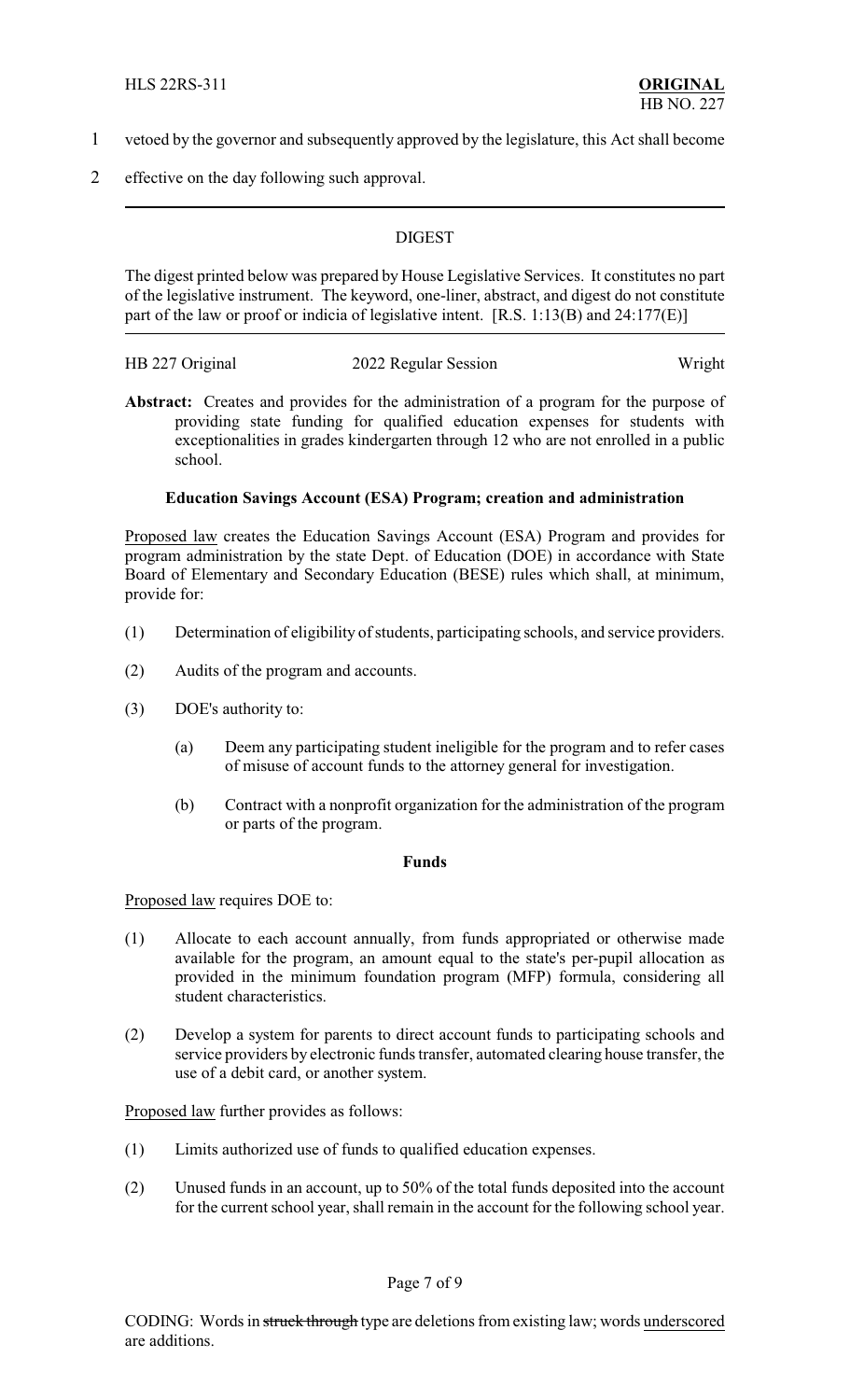- (3) The account shall be closed and the funds in the account shall be returned to the state general fund if a student is no longer eligible, if an account has been inactive for two consecutive years, or if a parent fails to comply with program requirements.
- (4) Account funds do not constitute taxable income and shall not be claimed as a credit, deduction, exemption, or rebate.

## **Eligibility; students**

Proposed law provides that a student shall be initially eligible for an account if he is eligible to enroll in kindergarten or was enrolled in a La. public school during the previous school year and meets all of the following criteria:

- (1) He is a student with an exceptionality as defined in present law mental disability, hearing loss (including deafness), multiple disabilities, deaf-blindness, speech or language impairment, visual impairment (including blindness), emotional disturbance, orthopedic impairment, other health impairment, specific learning disability, traumatic brain injury, autism, or is deemed to be gifted or talented, and as a result requires special education and related services; a student with an exceptionality may include a student aged three through eight experiencing developmental delay. Proposed law provides that a student who is solely deemed to be gifted and talented is not eligible.
- (2) The student's parent submits a timely application.
- (3) The student's parent signs an agreement promising all of the following:
	- (a) To provide an education for the participating student in at least the subjects of English language arts, math, social studies, and science.
	- (b) Not to enroll the student in a public school while participating in the program.
	- (c) To use account funds only for qualified education expenses of the participating student.
	- (d) To comply with all program requirements.

Proposed law further provides that a participating student:

- (1) Is eligible until he enrolls in a public school, he receives a high school diploma or its equivalent, or his account is closed.
- (2) Is prohibited from participating concurrently in the ESA program and the Course Choice Program, the Student Scholarships for Educational Excellence Program, the School Choice Program for Certain Students with Exceptionalities, or the Tuition Donation Credit Program.

## **Eligibility; schools and service providers**

Proposed law provides that a school shall meet all of the following criteria to be eligible to participate:

- (1) Be approved by BESE for at least one school year prior to participation.
- (2) Comply with criteria set forth in federal nondiscrimination requirements.